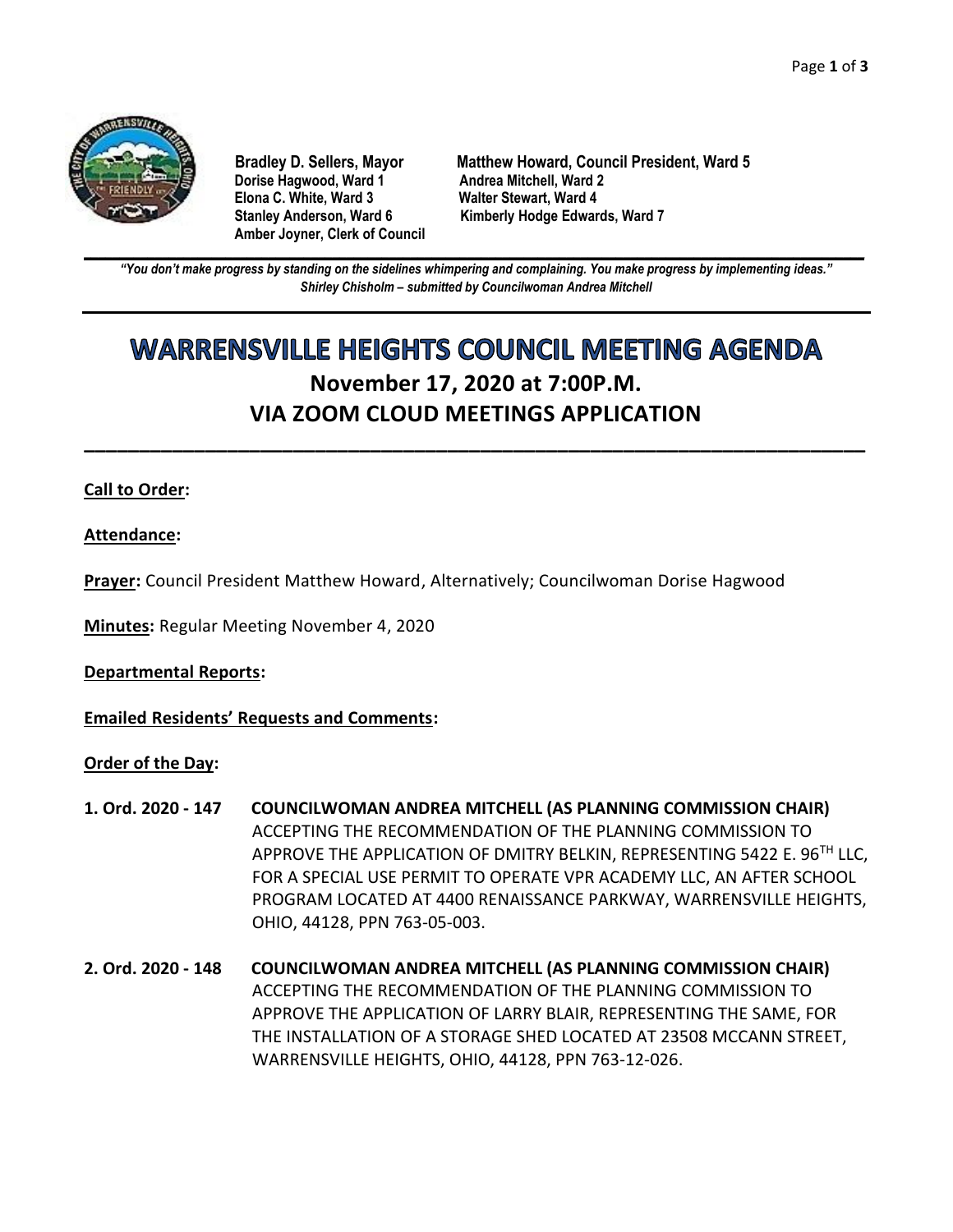**3. Ord. 2020 - 149 COUNCILWOMAN ANDREA MITCHELL (AS PLANNING COMMISSION CHAIR)** ACCEPTING THE RECOMMENDATION OF THE PLANNING COMMISSION TO APPROVE THE APPLICATION OF JEFFREY BREADEN, REPRESENTING WEC 98G-32 LLC, FOR A LOT CONSOLIDATION OF THREE (3) LOTS LOCATED AT 4042 WARRENSVILLE CENTER ROAD, WARRENSVILLE HEIGHTS, OHIO, 44122, PPNS 761-12-034, 761-12-013 AND 761-12-014.

**4. Ord. 2020 - 150 COUNCILWOMAN ANDREA MITCHELL (AS PLANNING COMMISSION CHAIR)** ACCEPTING THE RECOMMENDATION OF THE PLANNING COMMISSION TO APPROVE THE APPLICATION OF TODD WARD OF CARVANA LLC, REPRESENTING STORE MASTER FUNDING XV LLC, FOR THE INSTALLATION OF A PERMANENT ENCLOSED CANOPY STRUCTURE LOCATED AT 4070 INTERCHANGE CORPORATE CENTER ROAD, WARRENSVILLE HEIGHTS, OHIO, 44128, PPN 763-19-088.

**5. Ord. 2020 - 151 COUNCILWOMAN ANDREA MITCHELL (AS PLANNING COMMISSION CHAIR)** ACCEPTING THE RECOMMENDATION OF THE PLANNING COMMISSION TO APPROVE THE APPLICATION OF TREMCO INCORPORATED, REPRESENTING THE SAME, FOR A LOT CONSOLIDATION OF TWO (2) LOTS LOCATED AT 17700 MILES ROAD, WARRENSVILLE HEIGHTS, OHIO, 44128, PPNS 762-09-001 AND 762-09- 011.

**6. Res. 2020 - 063 MAYOR BRADLEY D. SELLERS**

AUTHORIZING THE ADMINISTRATION TO APPLY FOR, AND ACCEPT IF AWARDED, A COMMUNITY DEVELOPMENT BLOCK GRANT THROUGH THE CUYAHOGA COUNTY DEPARTMENT OF DEVELOPMENT FOR THE 2021 CUYAHOGA COUNTY SUPPLEMENTAL GRANT PROGRAM, AND DECLARING AN EMERGENCY

**7. Res. 2020 – 064 MAYOR BRADLEY D. SELLERS** AUTHORIZING THE ADMINISTRATION TO APPLY FOR, AND ACCEPT IF AWARDED, A COMMUNITY DEVELOPMENT BLOCK GRANT THROUGH THE CUYAHOGA COUNTY DEPARTMENT OF DEVELOPMENT FOR THE 2020 CUYAHOGA COUNTY MUNICIPAL GRANT PROGRAM, AND DECLARING AN EMERGENCY.

**8. Res. 2020 – 065 MAYOR BRADLEY D. SELLERS** AMENDING RESOLUTION NUMBER 2020-058 IN ORDER TO AUTHORIZE THE ADMINISTRATION TO ACCEPT, IF AWARDED, THE CLEAN OHIO GREEN SPACE CONSERVATION PROGRAM GRANT, AND DECLARING AN EMERGENCY.

**9. Ord. 2020 -152 MAYOR BRADLEY D. SELLERS**

AUTHORIZING THE MAYOR TO ENTER INTO AN AGREEMENT WITH THE UNIVERSITY HOSPITALS OF CLEVELAND TO PROVIDE TARGETED ENFORCEMENT ACTIVITY (CUYAHOGA COUNTY OVI TASK FORCE GRANT) FOR THE PERIOD BEGINNING OCTOBER 1, 2020 AND ENDING SEPTEMBER 30, 2021, AND DECLARING AN EMERGENCY.